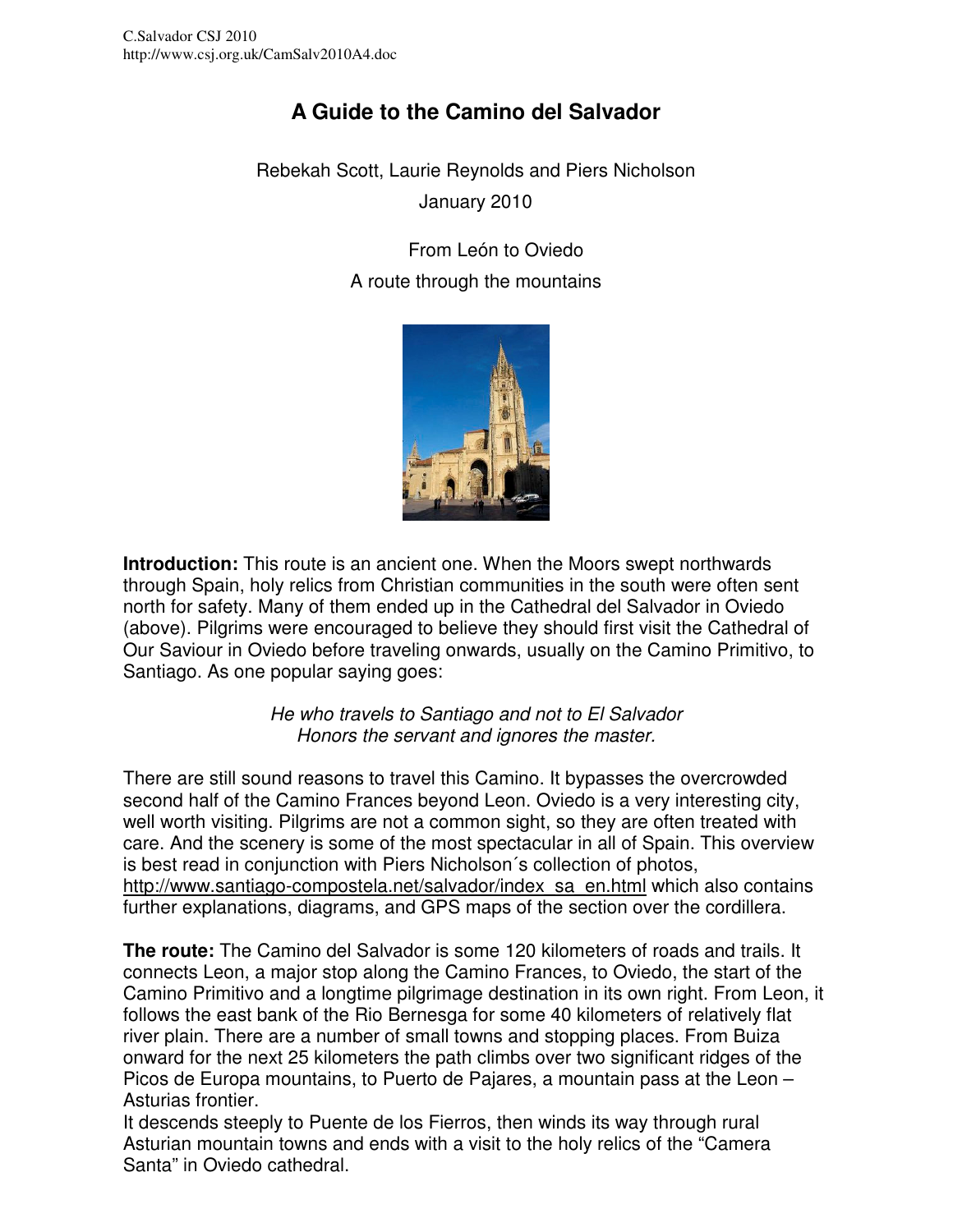From Oviedo, the Santiago-bound pilgrim may continue on the spectacular, mountainous Camino Primitivo, or travel a few days northwards and connect with the Camino del Norte at the coast, at either Villaviciosa or Aviles. The Camino del Salvador is generally less remote than the Camino Primitivo, with the exception of the high-altitude kilometers before the Puerto de Pajares. It has some segments of asphalt walking, particularly when leaving Leon and entering Oviedo—but it also offers some breathtaking vistas of rural Spain in between.

**Planning your camino**: Good information is available on the website of the Leon-Asturias Friends of the Camino, http://www.caminosantiagoastur.com. It suggests stages, lists the towns in between, and shows elevation gains. You may find their outline maps helpful for clarifying the several alternative routes, especially at the places where trails split and rejoin one another.



**Weather/when to go:** Weather in Leon province is very hot in July and August, and generally similar to that on the Camino Frances. Weather in the high-altitude sections of the cordillera, however, is highly variable and sometimes **dangerous** – especially if you travel outside the high summer season. Deep drifts of snow are a real possibility as early as December and late as April, and we experienced sleet, gale-force winds, and nearby lightning strikes during a sudden storm in mid-September. Travelers also report thick fog, heavy rain, and severe cold. Weather in Asturias can be markedly more damp than that on the Leon side. **Waterproofs and a hiking stick are essential.**

#### **Suggested itineraries:** (distances are not exact) **FOUR DAY ITINERARY**

- Day 1 Leon to Pola de Gordon, 36 km
- Day 2 Pola de Gordon to Pajares, 29 km via Poladura de la Tercia
- Day 3 Pajares to Pola de Lena, 23 km
- Day 4 Pola de Lena to Oviedo, 33 km

### **FIVE DAY ITINERARY**

- Day 1 Leon to La Robla, 27 km
- Day 2 La Robla to Poladura de la Tercia, 23 km
- Day 3 Poladura to Campomanes, 31 km
- Day 4 Campomanes to Mieres, 21 km
- Day 5 Mieres to Oviedo, 19 km

### **SEVEN DAY ITINERARY**

- Day 1 Leon to La Robla, 27 km
- Day 2 La Robla to Buiza, 13 km
- Day 3 Buiza to Poladura de Tercia, 10 km, mountain
- Day 4 Poladura to Pajares, 15 km, mountain
- Day 5 Pajares to Pola de Lena, 23 km
- Day 6 Pola de Lena to Mieres, 14 km
- Day 7 Mieres to Oviedo,19 km

Many towns along the way have hostels, hotels, and pensions available, so pilgrims may break up their days as their energy, condition, and budgets allow.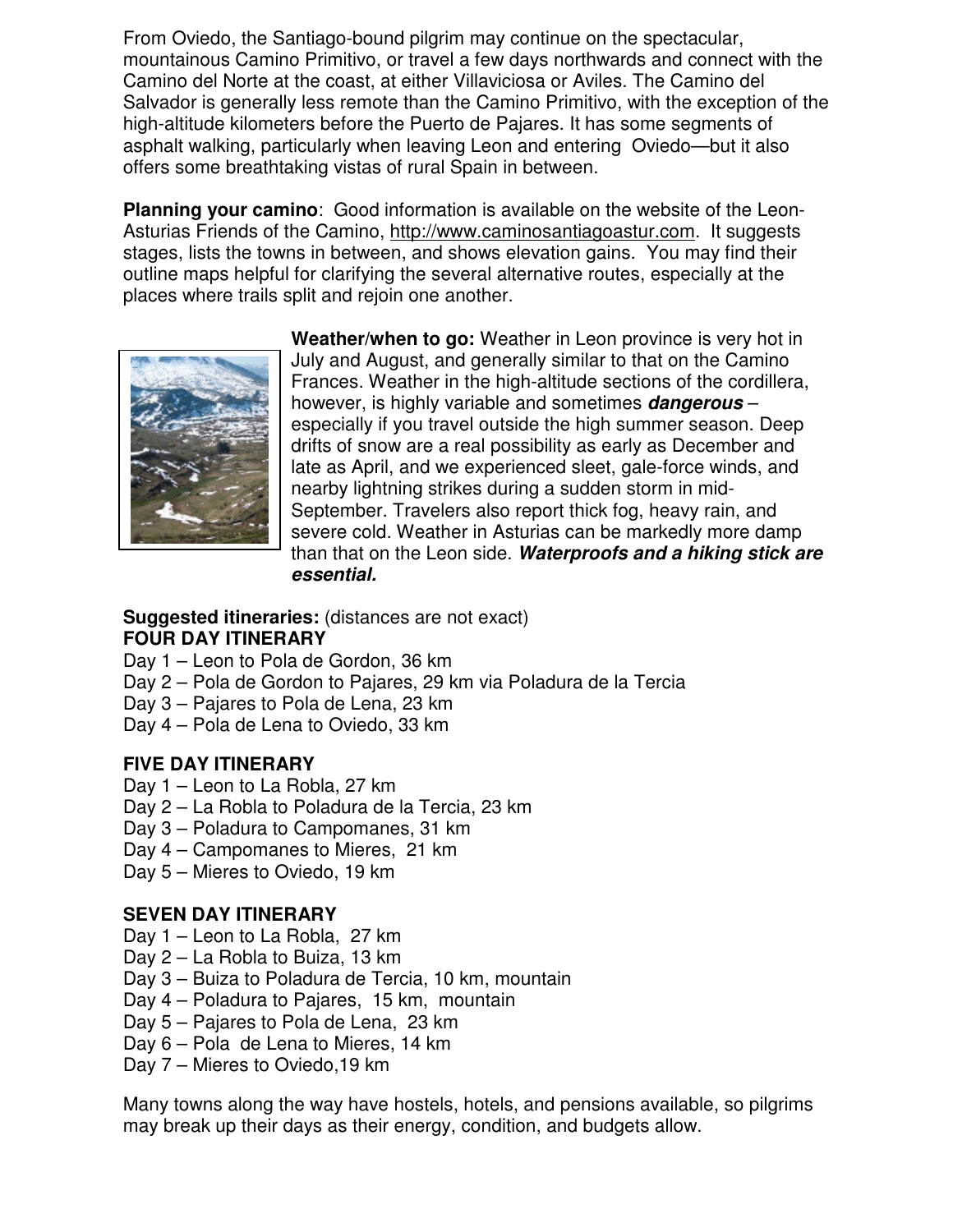## **A note on waymarking**

From Leon to Poladura de la Tercia trail marking is good, if a bit sparse at times. You really don't need any additional sources. From Poladura de la Tercia to Sta. Maria del Arbas, the route continues to be waymarked, but there are two or three points where additional waymarks would be very helpful – we will detail these in the text. The path is indicated by dark wooden posts (mojones in Spanish) with a stick figure of a walker and a yellow arrow pointing in the right direction. These were erected in 2008 by Cuatro Valles, a local tourism association, which in 2009 also released a more-or-less helpful guide to the towns along the trails. The booklet is free and available at tourist offices in Leon, La Robla, and Mieres.

From Buiza to Sta. Maria del Arbas the route passes through the village of Poladura de la Tercia. This is remote mountain country, and there are difficult and isolated stretches. If bad weather threatens it is best to take an alternate path: the Roman mining road from Buiza to Villasimpliz and on to Villanueva de la Tercia. (there are arrows, but they are sometimes a bit hard to find). Once you arrive in Villasimpliz you must walk along the N-630 highway for about 6 kms to Sta. Maria de Arbas. There the waymarking changes to the more familiar conch shell ceramic markers. From here to Oviedo, the marking is generally terrific, but remember: in Asturias, due to some hard-headed regional reasoning, the conch-shell directional guide is mounted BACKWARD.

Albergues: Leon, Carbajal, Buiza, Poladura de la Tercia, town of Pajares, Pola de Lena, Mieres, and Oviedo.



Cathedral of Santa María de León

## **Walking instructions**

Start your hike at the San Marcos Parador, a Leon landmark that stands alongside the River Bernesga. Moving waterways will be your companions from here almost all the way to Oviedo, but the trip starts out with the river at your back. Walk along the front of the Parador away from the river, to the Avenida de los Peregrinos, to a roundabout with a small airplane on a pole in the middle. From here, straight ahead, you will see the first wooden mojon.

The markers are about a meter high and have a yellow figure of a hiker with a walking stick. The next few kilometers take you through suburban housing estates, a few small towns, fields, and a nature park of pine forest. There is not much elevation gain.

If you want to cut 8 km off this day, you can take Bus #12 from the Plaza de Sto. Domingo in Leon out to Carbajal de la Legua. That will get you through Leon's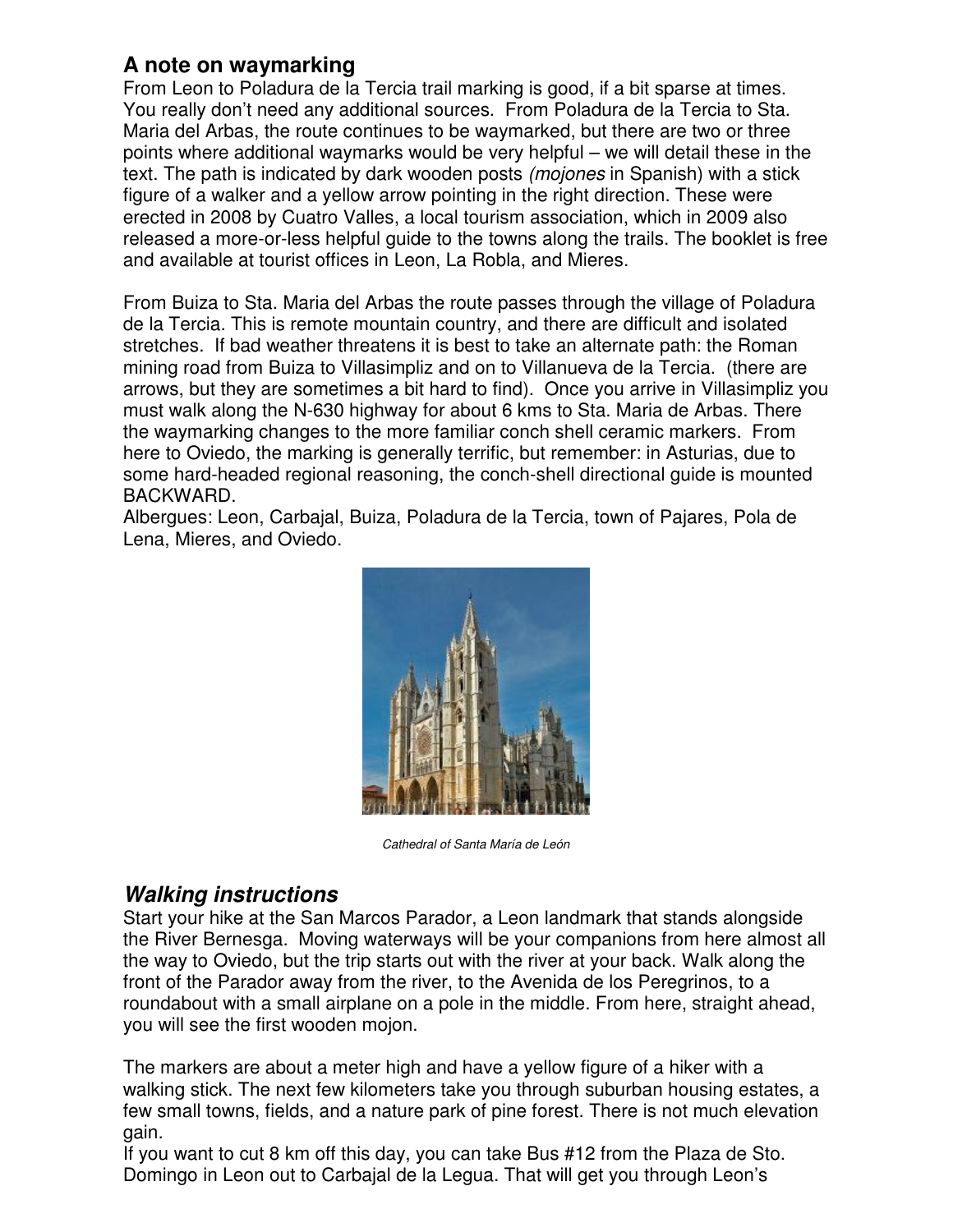outskirts and residential suburban development. ALSA bus line runs a regular route from Leon´s central bus station to La Robla, Pola de Gordon, and Pola de Lena. Renfe trains also serve several towns along the route. In Asturias, the short-gage FEVE railroad runs a commuter train route from Puente de Fierros to Oviedo center, with stops in many towns along the Way.

In the town of **La Robla** (about 26 km from Leon) there are several restaurants, general commerce, and private accommodations. We had a good meal in Meson la Bogadera close to the Camino in the Calle Plaza de la Constitucion, 9. Private accommodation in La Robla can be found at the Hostal Ordonez de Celis, on the Calle Ramon y Cajal, 5. Tel: 987 572 342.

The La Robla Turismo is just inside the doors of the ayuntamiento building on the Plaza Mayor. They have sellos and tourist guides to the Camino del Salvador. **Ermita del Buen Suceso** is a charming little hermitage along the N620 about three kilometers from La Robla. It is open to visitors throughout the year and has a fuente out front. Across the highway is the popular Cafeteria del Buen Suceso, which offers breakfasts and a good-value Menu del Dia.

**Pola de Gordon** (10 km from La Robla) has two supermarkets (though they are only open for normal Spanish shop hours), restaurants, commerce and private accommodations: Pension El Arenal, Calle Arenal, 4. Tel: 987 577 427. Individual room with bath 15E. Hotel El Fontanan (2 \*\*), Calle Constitucion, 169. Tel: 987 588 458. Email: reserva@hostalfontanan.com

Meson de Antonio, at the main downtown crossroad, serves a good Menu del Dia each afternoon. The meson next to Pension El Arenal serves breakfast starting at 7 and offers croissants fresh from their oven. Take food with you when you leave Pola de Gordon, as grocery stores and restaurants are rare for the next couple of days. From Pola de Gordon to **Buiza** (5 km), head into the mountains on a paved secondary road.

There is a new (2008) municipal albergue in Buiza, in the refurbished school building on the right as you enter the town. Some report a bar for food, but it only opens at the whim of the owner. If you stay in Buiza, you are advised to carry your own food in with you. The albergue offers a small kitchen with only microwave cooking capacity. To have the place opened, walk up the main street to a small green garden gate on the right, where a radio blasts Top-40 hits night and day. That is La Casa de Angel, where the hospitalero lives. Bang loud and long on the door, and someone will arrive soon to help you out.

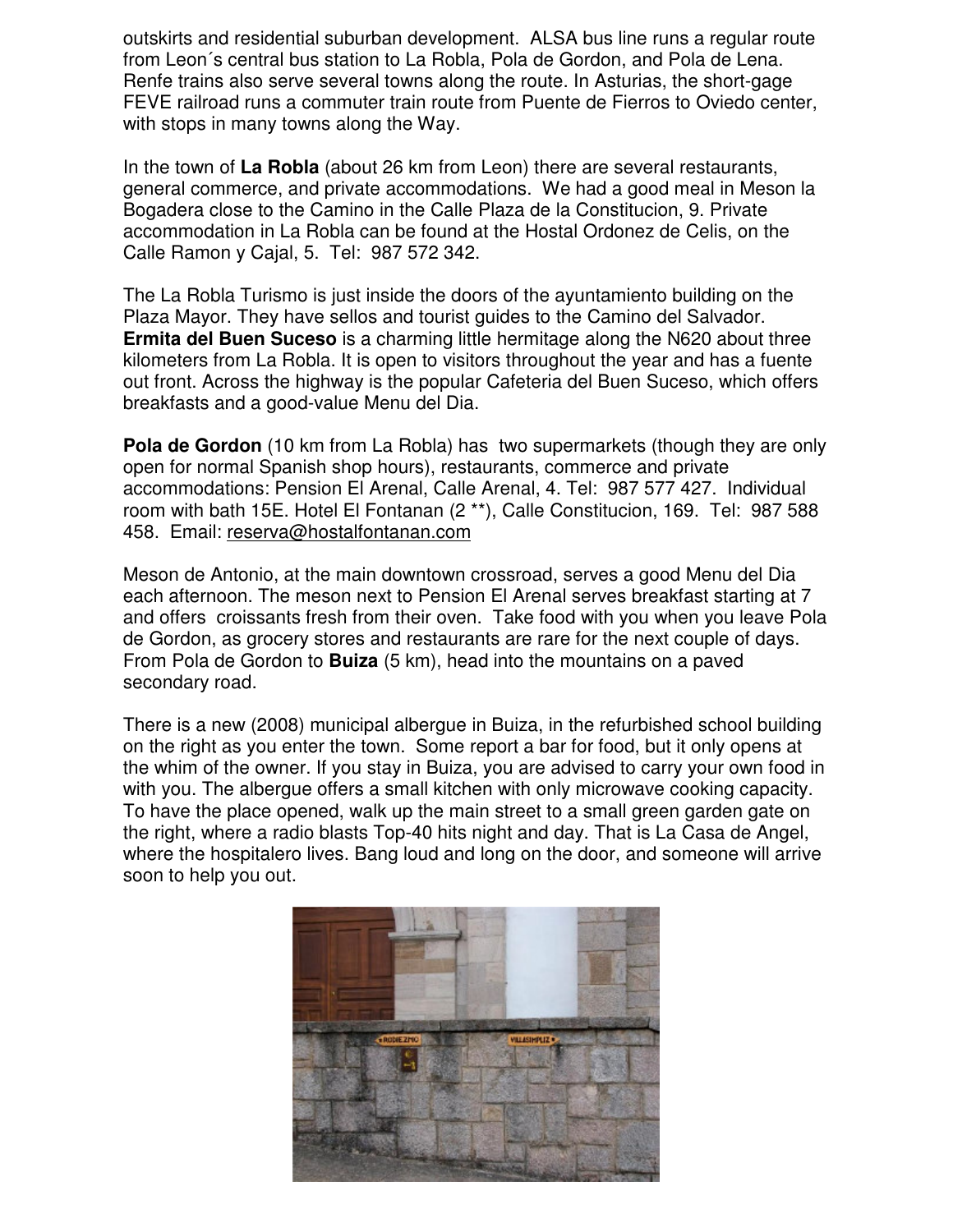In Buiza the camino takes you to the parish church, where the path splits. A clear marking points the way to Villasimpliz on the right, or Rodiezmo uphill to the left. If you take the option to Villasimpliz, you will end up walking on the N630 highway for many kilometers up to the Puerto de Pajares. The leftward and better-waymarked route goes to Poladura de Tercia (and also has occasional written signs to Rodiezmo); it goes through remote mountain areas with plentiful wildlife and beautiful views. **Snow lies deep on the northward-facing stretches of this path well into April, so be prepared.**



In the mountains after Buiza

The 9.6 kilometers from Buiza to Poladura starts with a moderately steep climb. There is a large and growing quarry on the hillside just above the village, and the path has been pushed further to the East in order to avoid it. After that, the upward path resumes, past a towering rock named Las Forcadas de San Anton. It then reaches an upland meadow, which may be the site of the monastery of San Anton which looked after travelers on this route in the Middle Ages. You reach the summit at 1401 m. and there is a cleared track for the gas pipeline crossing the Camino at right angles. From the summit, there is a steep descent on a wide track through woodland. You pass a water control house with a door badly damaged by floods, and shortly afterwards, the track does a hairpin right turn with another water control house just beyond the turn.



• It is very easy to go wrong here – unless you need to return to civilization right away, you do NOT want to continue on the wide track through the gorge, which will take you to Rodiezmo, and quite likely to many kilometers of road-walking on the N-630. Look to your left past the little shed and you will see a waymarked path running diagonally on the contour along the face of the cliff. This contour path skirts round the mountains with terrific views, and takes you westward over meadows and along the valley to Poladura de la Tercia.

• The final kilometer of the waymarked path into Poladura is a morass of barbed wire, erosion, thorn bushes, and a deep creek. It is recommended that you head into the neighboring San Martin de Tercia when it comes into sight – several paths will lead toward it to your right. It is less than a kilometer from there to Poladura on a much more walkable tarmac road.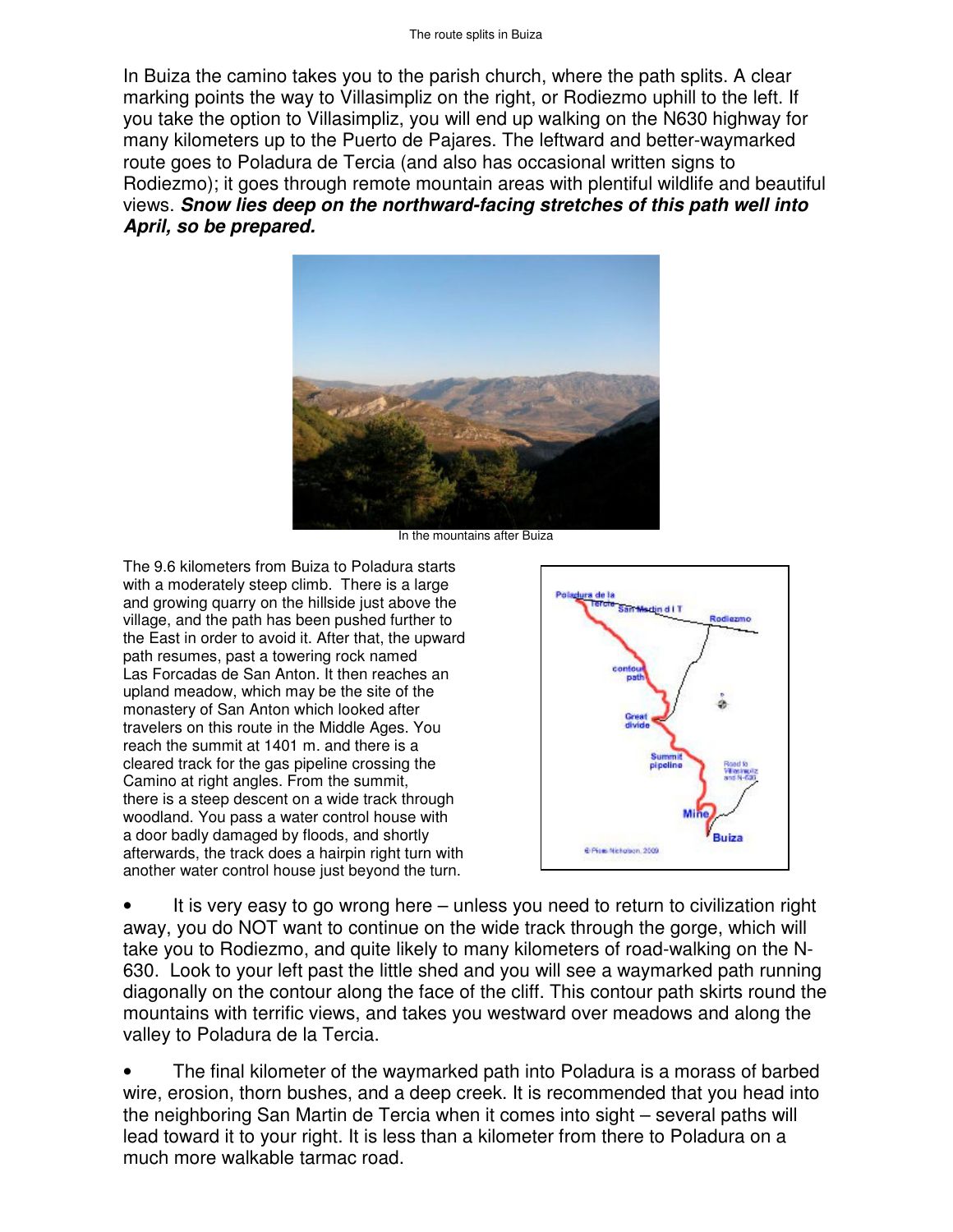• If you click on the small map above, it will take you (after January 2010) to the Camino del Salvador pages of www.santiago-compostela.net, with a larger version of the map and many pictures of the route.

Be aware that semi-wild horses and cattle wander free in this area. They may be curious, (especially if you are carrying fruit with you), but none so far have proved dangerous.

**Poladura de la Tercia** (9.6 km from Buiza): Private accommodation at La Posada del Embrujo, see it online at:

http://www.toprural.com/ficha/es.cfm/idp/24/ids/4433.htm. Recommended highly. There is an albergue in the old school in Poladura, but no cafes or shops; the only bar is in the Posada. They provide meals, but advance notice is recommended. Proprietors are pilgrim-friendly and know the route; they can also locate the albergue keys if you choose that option.



**The next leg of the journey requires some forethought. It is the highest-altitude and most remote section of this camino, and your mobile phone probably will not work there. Snow, sometimes drifts hip-deep, stays on the path and hides the waymarks well before and after the winter is felt in the valley. Listen to weather reports, and keep a sharp eye on the sky. Carry a compass, a good map, and warm, waterproof layers. If walking alone you are advised to inform others of your time of departure and estimated time of arrival at your planned destination.**

The path from Poladura starts out along the tarmac road for a hundred meters, crosses a creek and then goes off across a field to the right (marked by a mojon just beyond a metal gate on the right). The path is fairly easy to follow in good weather. There are quite a lot of markers, and only two or three places where you might go wrong because of their absence.

The first few kilometers go up, up, up past mountainsides of grazing mares and foals. When you reach the top, a wide valley opens up before you. The scenery is splendid, and the waymarks disappear. Turn right and follow along the lip of the valley until it dips down to a natural notch, a shepherds´ trail to the next valley. Here you will pick up yellow arrows painted on concrete markers and rocks. These lead uphill again and to the left, following the contour of the cliff-face and leading up through the sharp vertical rock formations to the north that give this range its name, the "Sierra de Cuchillos," or "knife mountains."

Keep an eye out for waymarks along the next series of high meadows, as they are painted at ground level and are sometimes obscured by undergrowth or snow. When all else fails, look for the yellow metal poles that mark the natural gas pipeline traveling along the ridge on the other side of the valley – you will intersect that pipeline later on.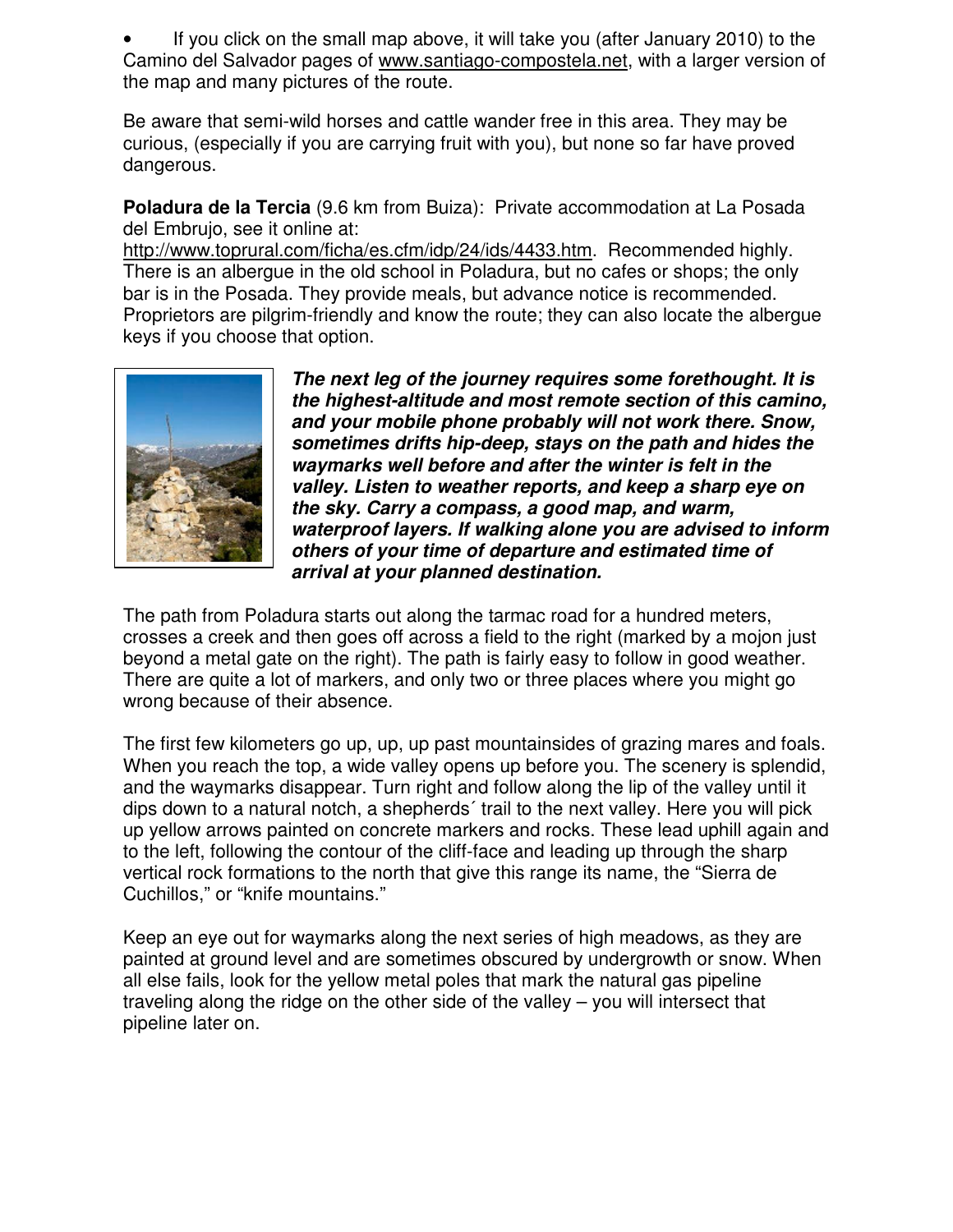

Pass through another notch in the mountain (and navigate the barbed wire fences!) The camino eventually descends a bowl-like valley criss-crossed with cattle trails;keep left, cross the creek, and you will find the first mojon in many kilometers at the base of yet another sharp uphill climb. From here you can see down the valley to the N-360 and the little town of Busdongo, with its train station and mountain hostels. A signal tower blinks from the peak of the hill you´re climbing, but a mojon will send you off to the left when you reach the top.

Follow the signs downhill, where they disappear again in a scrubby hillside wound with barbed wire. Head northeast, (rightward) following a fallen barbed-wire fence, and you will eventually meet the waymarks again – they lead left, down a pretty farm road, past a waterfall, and through a wide cow pasture toward the N-630 and Santa Maria de Arbas. (If all else fails, follow the high-tension powerline down the hillside to the highway. **Take great care on the final descent, which is dangerously steep.)** If you click on the small map (left), it will take you (after January 2010) to the Camino del Salvador pages of www.santiago-compostela.net with a larger version of the map and many pictures of the route.

#### The summit on this section of the route is at 1574 m. **Take all precautions for walking in exposed mountains. Even in high summer the weather can change very quickly.**

From Poladura to Santa Maria by this route is 9.3 km, but the going is rugged and it seems a lot longer when you walk it... especially when the weather turns nasty. We took just short of 6 hours.

**Sta. Maria de Arbas del Puerto** (approximately 8 km from Rodiezmo on the highway option and 9.3 km over the mountains from Poladura de la Tercia). In Sta. Maria de Arbas del Puerto there is a beautiful Romanesque church and former pilgrim hospital, usually open, with Sello. Sunday Mass at 1 p.m. The meson over the road is usually closed; no stores or bars. Fuente.

From Sta. Maria, the "official" route goes to the east of the highway, but it is not well marked, it is populated by bulls and barbed wire, and it bypasses Puerto de Pajares with its welcoming bar.



Upwards towards the Puerto de Pajares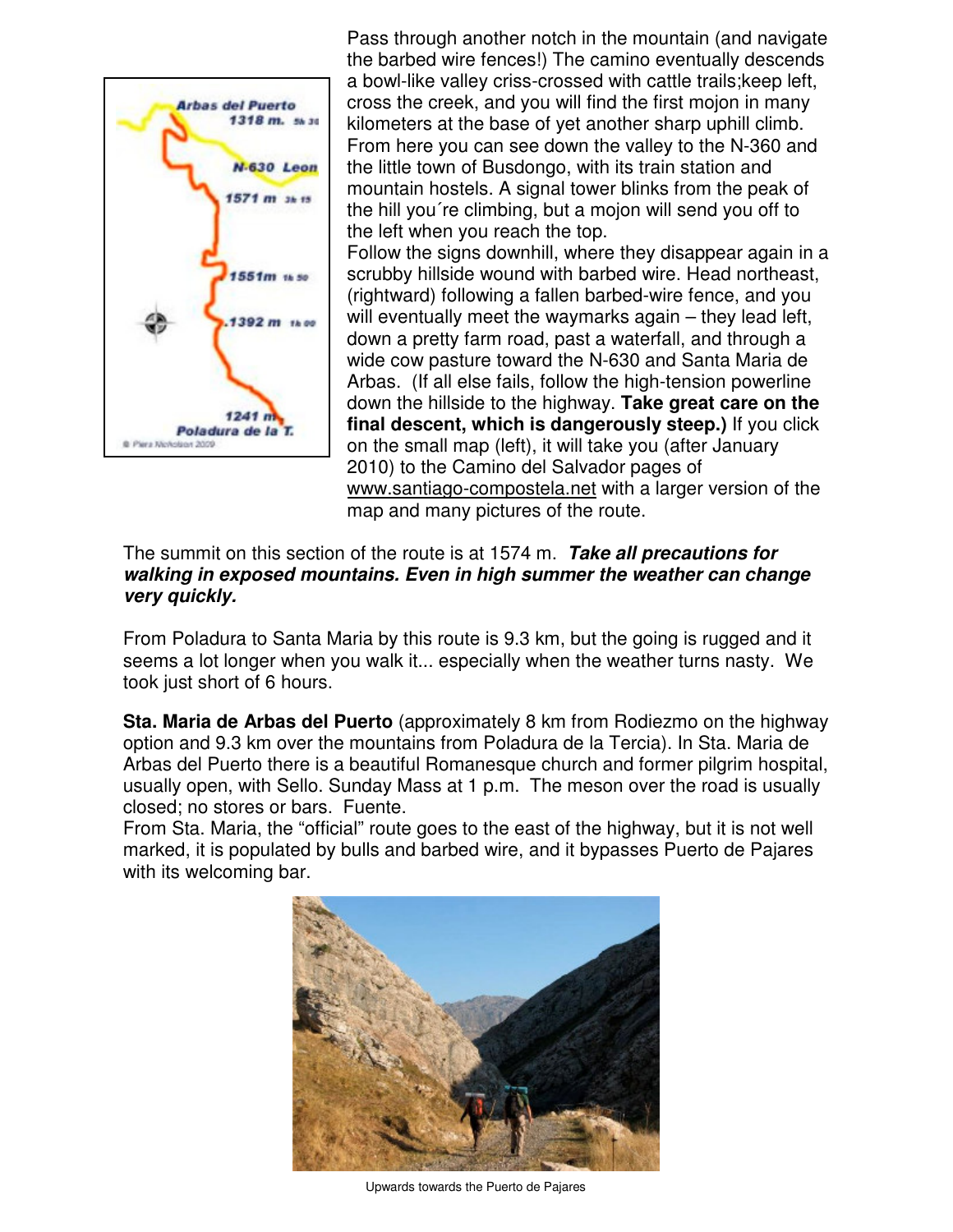Walk along the highway for another km or so, and Puerto de Pajares, the dividing line between Leon and Asturias, offers up beautiful views and a family-run bar that serves sandwiches and full meals. This is not a town, just a mountain pass. There is a nowclosed Parador on the west side of the highway, the layby is a popular stopping-place for travelers and truck drivers. We have heard rumors about making it into an albergue, but that seems unlikely.



View from Puerto de Pajares

Leaving Puerto de Pajares, you must walk (carefully!) along the shoulder of the N-630 for another five kilometers to the town of Pajares. If you would rather escape the roaring traffic, follow the highway a half km or so from the Puerto until you spot an emergency gravel stop lane for trucks with failing brakes, and a sign that warns of a 15% grade descent. To your LEFT is a marked Camino path, an overland alternative that is longer, but much more pleasant and safe.

The path begins with a steep downhill walk for a couple of kilometers, but it is pretty, passing through forests and pastures. A few kilometers along is another branching of the Camino, marked with two ceramic conch shells. Going straight will take you down to San Miguel del Rio at the bottom of the valley on the river (very pretty but no place to stay). Going to the right will take you back up to the N-630 and into the town of **Pajares** (not the mountain pass). Pajares has a long tradition of pilgrim hospitality, and a spotlessly clean and well-staffed albergue. The phone number of the hospitalera is on the door.

The albergue in Pajares (capacity for 16 in bunks in two separate rooms) is in the house where the school's teachers used to live. Showers are very hot, and there are room heaters that you can regulate yourself. Views are top-notch! There is a minimal kitchen, but nowhere to buy groceries – coffee and tea are supplied. Food is served at the Taberna de las Cortinas, a meson at the top of the town on the highway. Be sure to ask for food prices before ordering – strangers seem to pay more. Take something extra back with you to the albergue, as breakfast is not available anywhere in town.

In Pajares/Payares, you have choices to make. Our recommended route is given below. However you may prefer to stay on the east side of the valley where the albergue is located along with along with the N-630 highway and the train tracks. If the weather is bad you can simply walk along the edge of the highway and take your chances with the steep grades and smoking brakes. Alternatively, you can follow the waymarked woodland path on the eastern side of the valley. Markers will take you up and off the highway past the Pajares train station and on to charming Asturian towns like Flor de Acebo, Romia de Arriba, Navedo and La Muela. In March 09 waymarks on this path were faded, and footing was bad in some areas. This path enters Puente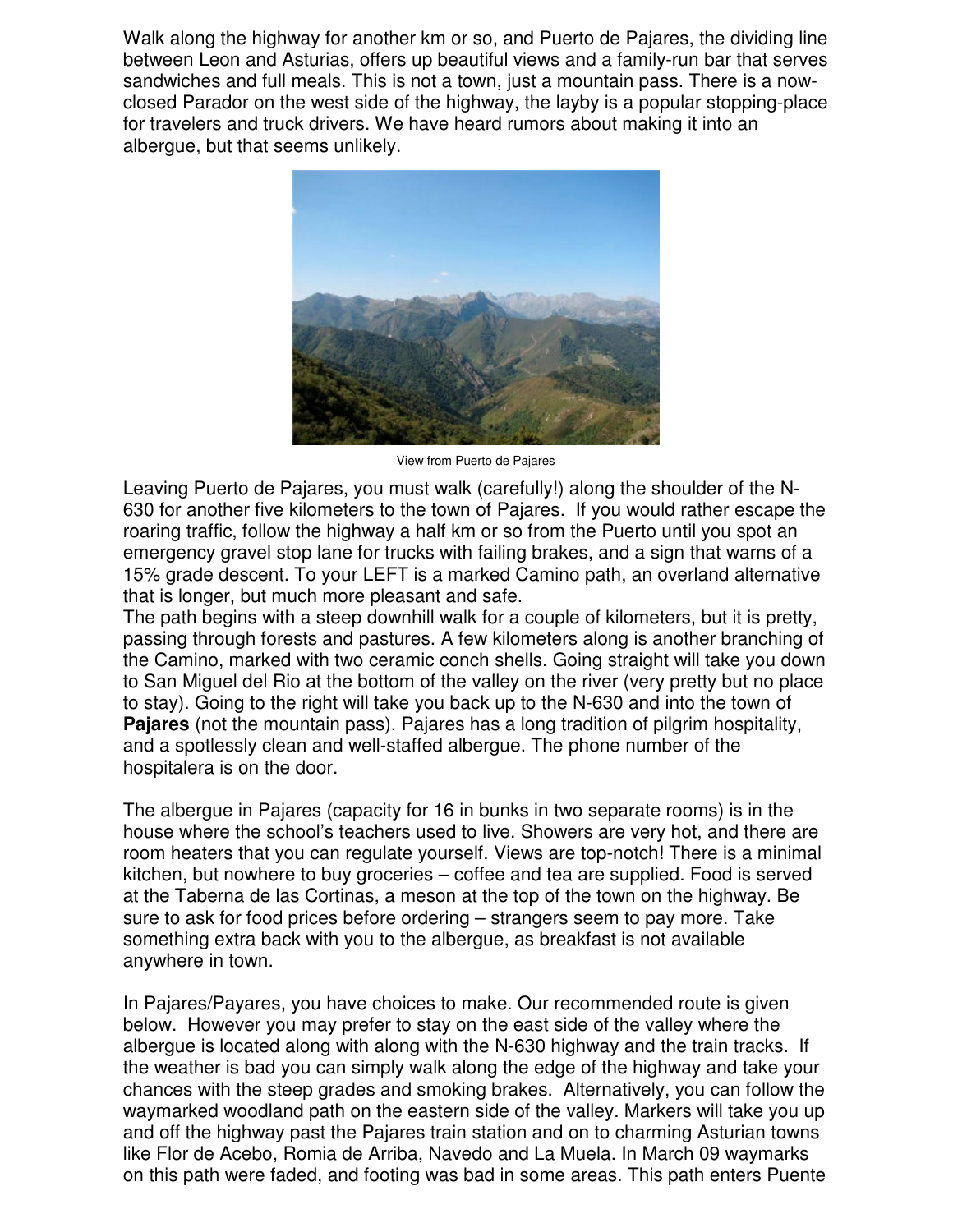de Fierros on the eastern side of the highway. If you wish to continue along a wellmarked and pleasant (and uphill!) woodland path the rest of the way to Campomanes, cross the highway and the eponymous bridge, and pick up the Western/ Fresneda alternative on the opposite bank of the river – it is clearly marked, in yellow paint, on a concrete abutment. The other option, marked "La Frecha," means following along the noisy highway for another 13 kilometers, but staying on relatively level ground.

Our recommended alternative from Pajares is to descend to the river at the bottom of the valley at San Miguel del Rio, and stay on the other side of the valley with no N-630 and no train. Both routes come together again at Puente de los Fierros. It is rural, beautiful and fairly remote. Here are instructions if you want to go that way:

Turn left going out of the albergue and the road goes up to the highway. After about a minute on the highway, you will see the "Leaving Pajares" sign (Pajares with a red line diagonally through it) – the path to San Miguel del Rio is on the left side of the road you are on. This path takes you down a few km, a little steep at times, through beautiful countryside. This path is used by all-terrain vehicles, which means the grade is not so steep that you have to scramble.

At San Miguel follow the signs for Santa Marina, the next little hamlet on the Camino. This tracks along a little-used rural road. When you near Santa Marina, you will see a scallop shell pointing you straight ahead, and a road sign pointing to the left (and up a hill) to Santa Marina. If you follow the Camino marking, you will wind up going back up to the N-630 highway. Follow the road sign to Santa Marina, and don't worry, the Camino arrows will reappear.

When you get up to Santa Marina, circle around the church at the end of the village and in a minute or two you will pass through a series of gates in sheep pastures, marked with yellow arrows. (Seasonal greenery and tractors can obscure this path. If you can´t locate it, any of the friendly locals will show you where to go.) A stone path will appear underfoot. It goes up pretty steeply. This is a very nice walk to Llanos de Someron (fuente) and from there you get on the very rural road (maybe 4 cars passed in 4 km) which takes you down to Puente de los Fierros. At Puente de los Fierros, the paths on the two sides of the valley meet up.



From Pajares to Puente de los Fierros

In **Puente de los Fierros** (9 km from Pajares), you have another choice, essentially the same choice as at Pajares: you can either go on the "right side" of the valley (meaning along the N-630) or you can stay on the "left side" and enjoy a beautiful rural walk. The split comes before you reach the actual bridge in Puente de los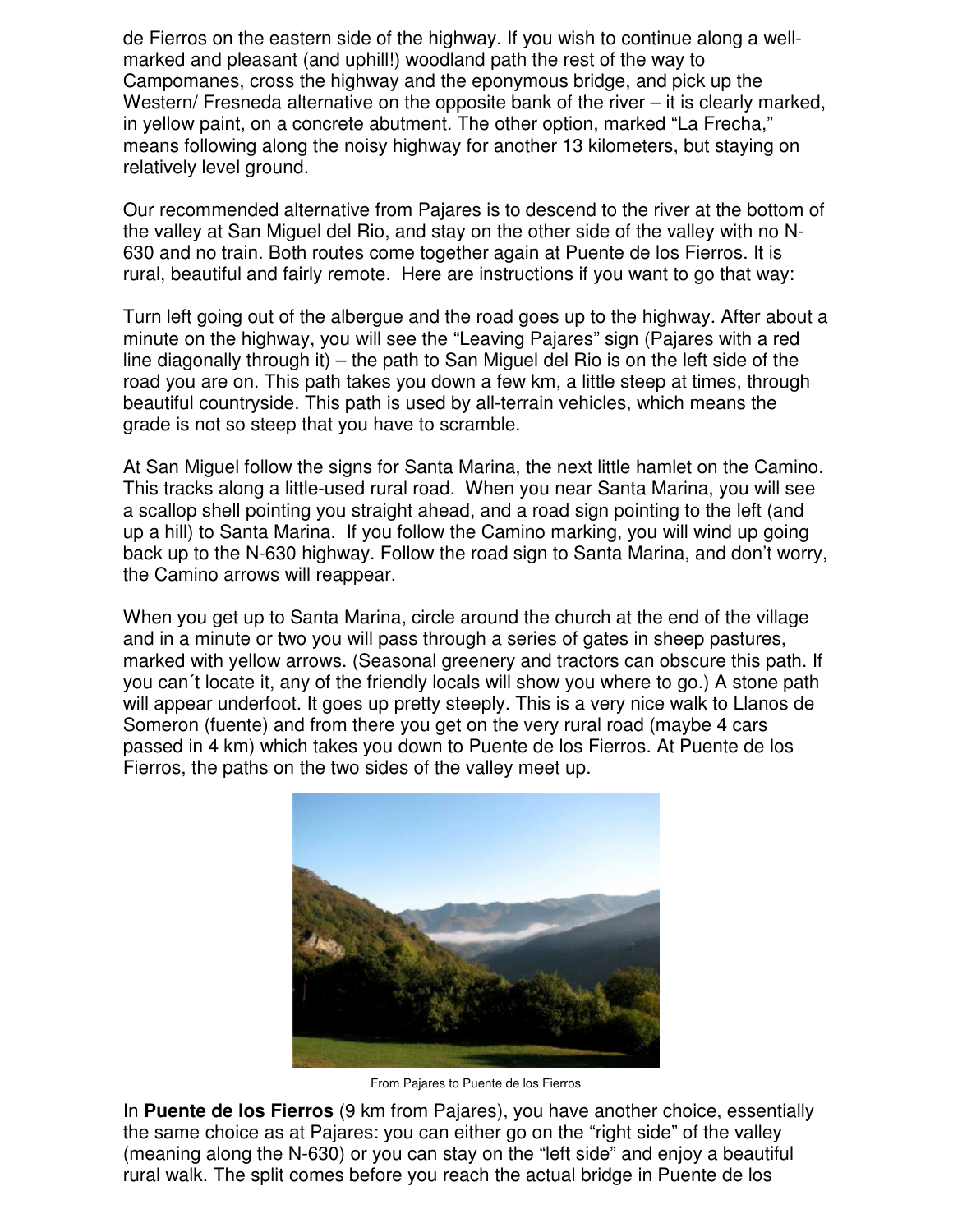Fierros, you will see on the left hand side two yellow arrows, one pointing up and indicating "Fresnedo" on a little path—that's the one to take for the off road route. The other direction says "La Frecha", and it will take you along the highway on pavement till Campomanes.

It´s hard to think of any day of more beautiful Camino walking, maybe with the exception of a few days on the coast of the Camino del Norte. From Puente de los Fierros you walk on the side of the hill up to Fresnedo, a little hamlet with a few residents. In Fresnedo, you get on a beautiful track through hardwood forests with incredible views.

It is well marked and very well cleared, a recent project of the Asturian Forestry Commission. Along the way there´s a pretty little chapel of San Miguel (closed of course) but it´s a nice rest spot.

Between Fresnedo and the small hamlet of Herias, there´s supposed to be another town/village – Heros. It may very well be a couple of closed up and falling down houses on the route. In Herias there are no facilities. From Herias it´s only a couple of kilometers to Campomanes, which is where the two options join up again.

Remember that in Asturias the use of the scallop shell as a directional signal is reversed from the rest of the Camino. In Asturias, only in Asturias, you go the way that the smaller side of the scallop is pointing, not the way all the radiating lines are pointing (this will be crucial at a couple of points, particularly one after Herias).

In **Campomanes** (6.5 km from Pte. de los Fierros), restaurants, much commerce, and private accommodation. Hospedaje Senda del Huerna (a 2 \*\* hostal), Avenida del Huerna, 8, 1D. Tel: 985 496 447.

From Campomanes there´s only one way to Pola de Lena, on the old N-630, but there is very little traffic on this part of the road. There are bars and shops along the entire stretch between Campomanes and Pola de Lena.



Pre-romanesque church at Santa Cristina de Lena.

At Vega del Rey (a few km after Campomanes) keep an eye out for a pedestrian bridge over the highway. It's off to the right after a warehouse/workshop place with a bright blue roof called Talleres Prada. From the pedestrian bridge, it's a short but steep walk up to a great picnic place and a beautiful pre-romanesque church, Santa Cristina de Lena. The simple, severe little church was built in the mid-800s, and has a lot of very stout buttress-like columns. Apparently most are not for support, but mainly decoration. In fact, the church has 365 corners if you go all around the building. Lawns outside offer great picnic spots.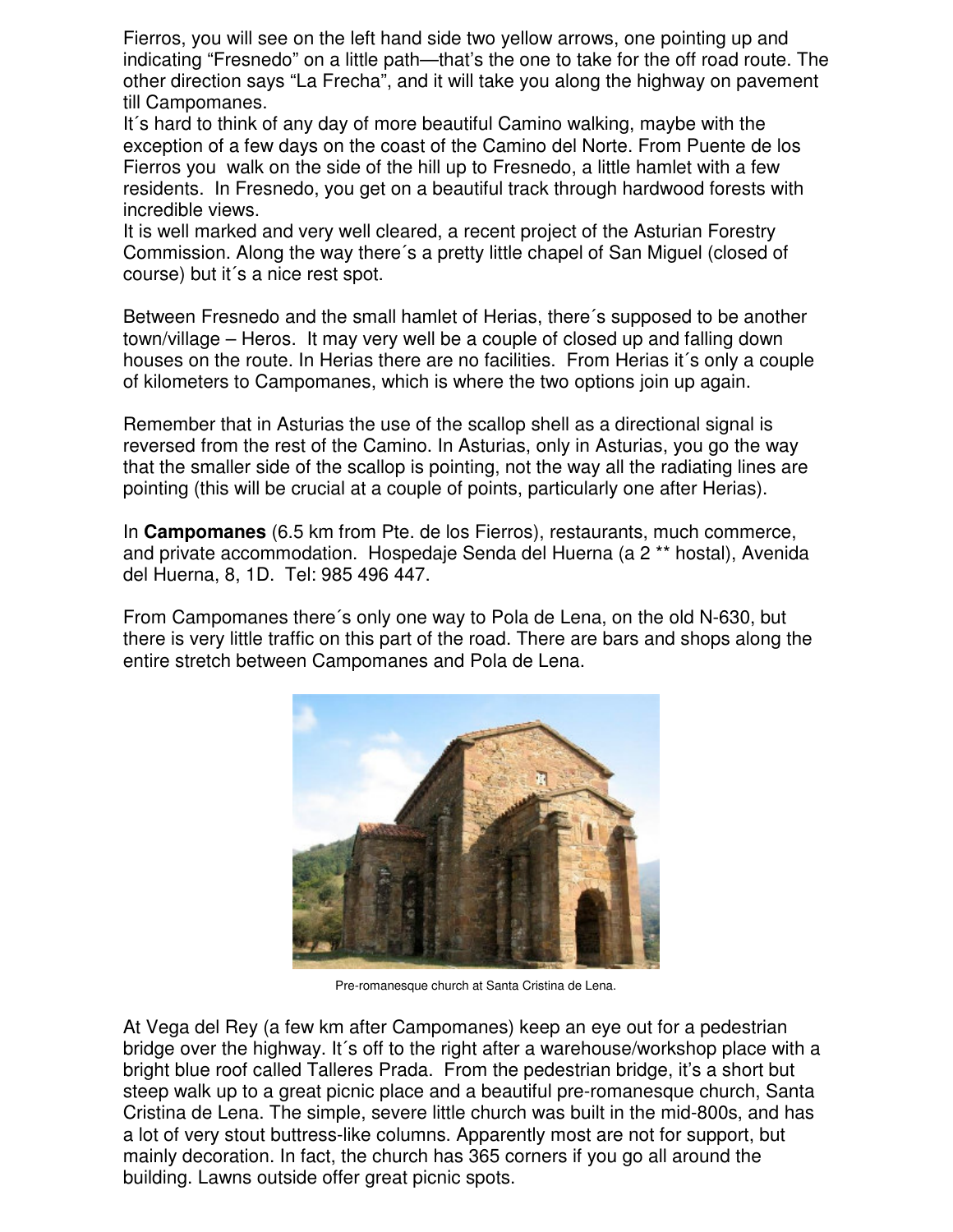Hours of Santa Cristina de Lena church: 11-1 and 4:30-6:00; closed Monday (have to call Maria at 985-490-525 or 609-942-153). Admission 1 Euro; sello.

From the church, it is about 4 km more to the town of **Pola de Lena** (7 km from Campomanes). Pola de Lena is a big town with private accommodations, an albergue, shops, restaurants, bars, and a health center. Make sure to wander the town in the evening and into a Sidreria. There you can sample sidra, the pride of Asturias: fermented apple cider that´s poured into big glasses from high altitudes.

The albergue is up a hill by the train station, behind the big central church. It´s on the second floor of a building full of social services and association offices. If you arrive during business hours the attendant at the door will give you keys to access the building as well as the albergue. Accommodations comprise two sex-segregated dormitories. The female side has bunks for at least 16 people. Showers have tons of hot water, and there is internet on the main floor at a youth center, where they are very nice to pilgrims. The building is closed on weekends, though, so pilgrims must go to the police station on the Plaza Mayor for the key...and learn the hard way that hot water is a weekday luxury!

Private Accommodation in Pola de Lena: Hotel La Payareta (2\*\* hotel), Menendez Pidal, 12. Tel. 985 493 975 (rooms 35E). Hotel Lena (1\* hotel), La Playa, 4. Tel: 985 493 329. Hotel Dona Gaudiosa (1 \* hotel), Munon Fondero, 38. Tel. 985 490 625.

Apparently, no bars open in Pola de Lena before 8 am, but a lovely breakfast can be had at the Confiteria Vienna, a fancy bakery on the left side of the main street as you head out of town. The Way follows a well-marked stretch of two-lane road with narrow shoulders on to **Ujo** (6 km). Town with commerce.

In Ujo, there is a much remodeled romanesque church visible from the Camino, and the coffee and pastry shop is right on the square at the church. As you leave Ujo, you walk a riverside path much-used by townspeople as a "Camino de Colesterol." It is pleasant, but paved.

In **Mieres** (8 km from Ujo), the arrows take you across the disused pedestrian bridge and straight into town. The arrows disappear, but as you come off the bridge, just head straight up the street named Manuel Llaneza. When it ends at a T, head left onto Teodorio Cuesta. You will now keep going straight for a while, past a church, past a plaza with a statue of a man pouring sidra from up over his shoulder. (Farmacia on the right here is very pilgrim-friendly: the pharmacist proudly displays his own pilgrim Credencial to all comers.) You will pass a cement plant on your left and walk below several highway bridges. The Mieres albergue is a former school recently remodeled, about 50 meters off the Camino. It is a lonesome and rundown area, and a walk around the buildings did not reveal any information on opening hours or numbers to call for entry. Those who wish to stay in Mieres should consider one of the many pensions or small hotels available in the town center.

When the road turns to Altu del Padrun, you now have a 5 km hike uphill on a secondary road, through several tiny towns. In Aguilar you may meet Mari Angeles, a friendly lady who offers prayers, chatter, and fresh spring water to tired pilgrims. Just beyond is a clearly marked scallop shell to take you off the paved road and onto a dirt track. The Camino now alternates between tracks and roads. In two kilometers you are in Olloniego.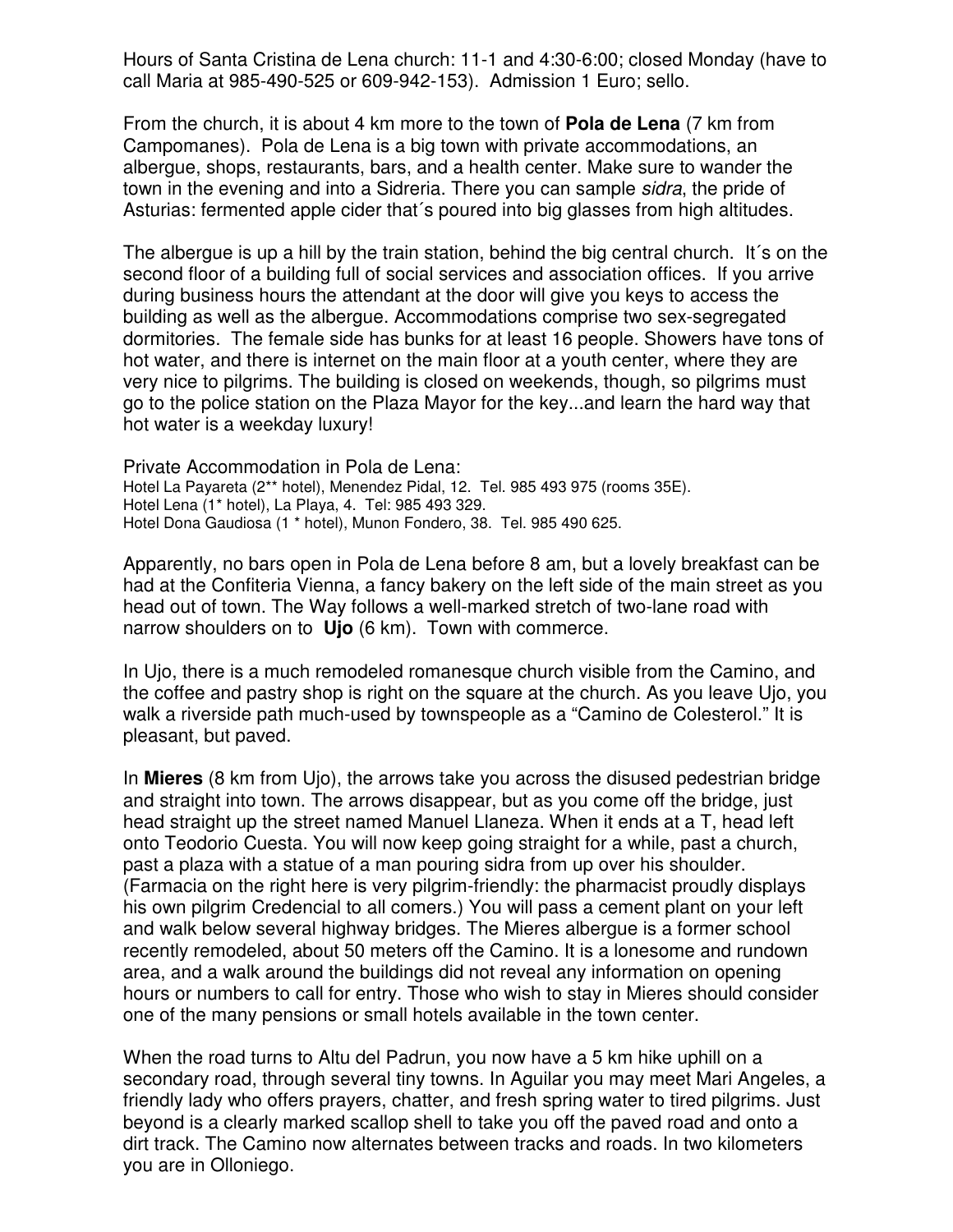In **Olloniego** (restaurants and bars), you will then turn left and go down the main street of the town, passing bars, shops and restaurants. As you leave town you will pass the medieval tower and a bridge that has lost its river.

As soon as you cross the  $17<sup>th</sup>$ -century toll bridge across the Rio Nalon, the scallop shell points you to a track that goes straight up through a forest for about a kilometer. When you reach the top and emerge onto the road, you're next to a place called Centro Reto. There is a shady grassy space there perfect for rest.

After the Centro Reto, are more tracks going up, more ascent, but it is not strenuous. In a few minutes the city of Oviedo will appear in the distance below – but do not be misled into thinking that it´s all downhill from here!

Here the shells take you off and on secondary roads and medieval tracks. The paths are brambly in places, sometimes quite narrow, but they have a fairly nice grade of descent and ascent. There are no problems with finding your way. Soon you will be in the city, and the centro historico is not far from where you come in.



Oviedo

Once in **Oviedo,** you have many choices. There is an albergue and many hotels and pensiones. We can recommend the Hostal Arcos, Calle Magdalena, 3. Tel: 985 214 773; www.hostal-arcos.com. Well located in the old town adjacent to the Plaza del Ayuntamiento and close to the municipal library, with its 20 computers and free internet.

Hotel Ovetense, Calle San Juan 6, is another reasonable option in the old town. The pilgrim albergue in Oviedo does not open until 7 p.m. and always gets mixed reviews in the guidebooks.

A visit to the cathedral is essential. Pilgrims traditionally stop to pray before the beautiful statue of El Salvador to the right of the altar, then visit the Camera Santa, an ancient underground shrine at the centre of Asturian ethnic identity. Sellos are available at the cathedral sacristy or the ticket desk of the diocesan museum, which shares an entryway with the Camera Santa. Pilgrims can view the shrine for free, but must pay the usual 2 Euros to view the other museum treasures.

Many pilgrims stay in Oviedo an extra day to visit the pre-romanesque churches on Mt. Naranco. One time-saving tip is to visit the monuments in the morning, on your way out of town. It is an easy 4 kilometer walk up to the site, and the route joins with the Camino Primitivo nearby. Esclampero, an 8 or 9 kilometer walk beyond Oviedo,